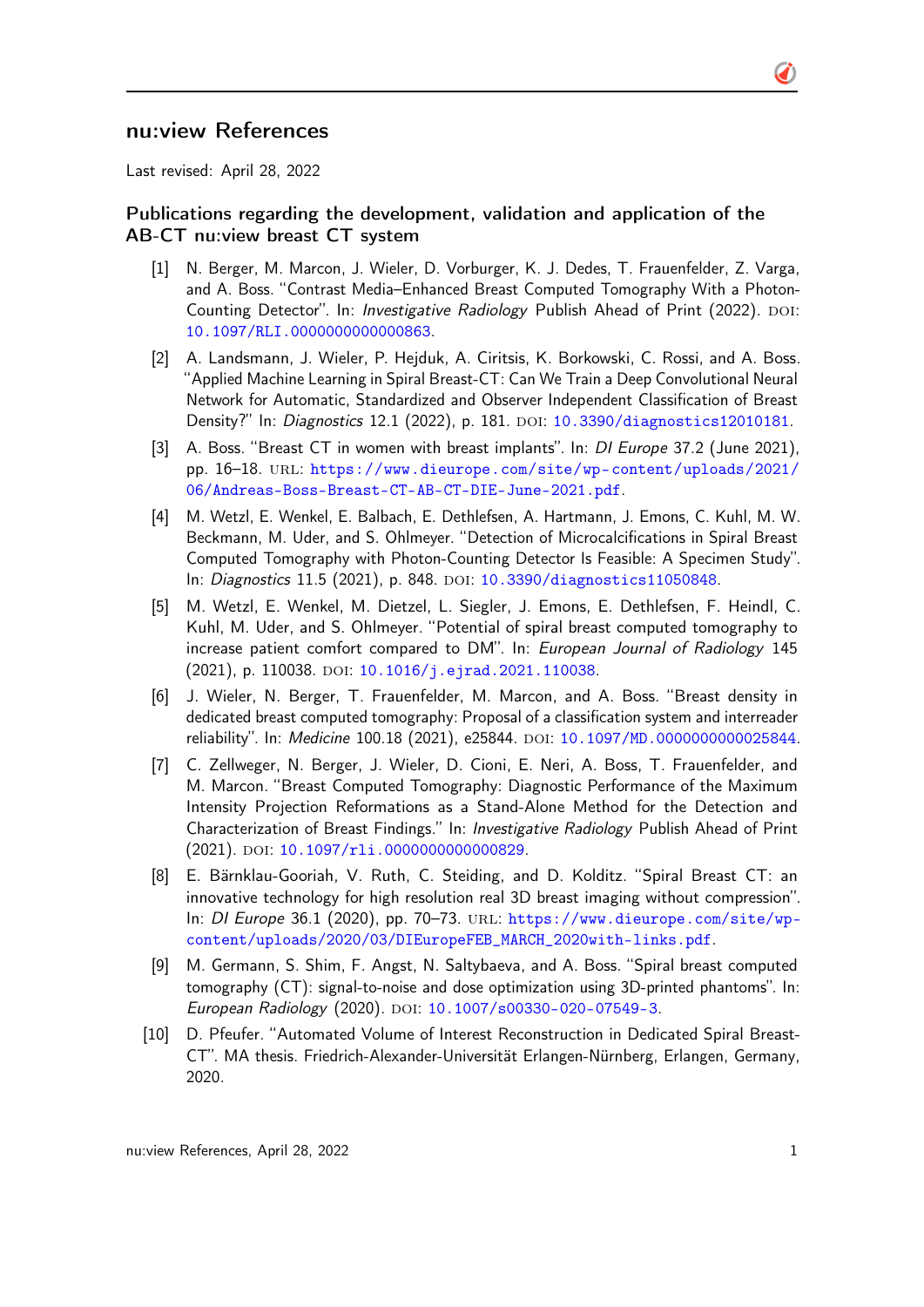- [11] K. Ridder. "Breast CT a ground-breaking innovation". In: DI Europe 36.4 (Nov. 2020), pp. 18–21. url: [https://www.dieurope.com/site/wp-content/uploads/2020/](https://www.dieurope.com/site/wp-content/uploads/2020/12/Breast-CT-Ridder-AB-CT-Nov-2020.pdf) [12/Breast-CT-Ridder-AB-CT-Nov-2020.pdf](https://www.dieurope.com/site/wp-content/uploads/2020/12/Breast-CT-Ridder-AB-CT-Nov-2020.pdf).
- [12] L. Ruby, S. Shim, N. Berger, M. Marcon, T. Frauenfelder, and A. Boss. "Diagnostic value of a spiral breast computed tomography system equipped with photon counting detector technology in patients with implants". In: Medicine 99.30 (2020), e20797. DOI: [10.1097/md.0000000000020797](http://dx.doi.org/10.1097/md.0000000000020797).
- [13] V. Ruth. "Spezielle Anwendungen in der dedizierten Computertomographie". PhD thesis. Institute of Medical Physics, Friedrich-Alexander-Universität Erlangen-Nürnberg, Erlangen, Germany, 2020. URL: https://opus4.kobv.de/opus4-fau/frontdoor/index/ [index/docId/14237](https://opus4.kobv.de/opus4-fau/frontdoor/index/index/docId/14237).
- [14] V. Ruth, D. Kolditz, C. Steiding, and W. A. Kalender. "Investigation of spectral performance for single-scan contrast-enhanced breast CT using photon-counting technology: A phantom study". In: Medical Physics 47.7 (2020), pp. 2826-2837. DOI: [10.1002/mp.](http://dx.doi.org/10.1002/mp.14133) [14133](http://dx.doi.org/10.1002/mp.14133).
- [15] S. Schmidt. "Investigation and Implementation of Visualization and Reconstruction Options for Breast-CT". Bachelor's Thesis. Friedrich-Alexander-Universität Erlangen-Nürnberg, Erlangen, Germany, 2020.
- [16] S. Shim, N. Saltybaeva, N. Berger, M. Marcon, H. Alkadhi, and A. Boss. "Lesion Detectability and Radiation Dose in Spiral Breast CT With Photon-Counting Detector Technology: A Phantom Study". In: Investigative Radiology 55.8 (2020), pp. 515–523. doi: [10.1097/rli.0000000000000662](http://dx.doi.org/10.1097/rli.0000000000000662).
- [17] N. Berger, M. Marcon, N. Saltybaeva, W. A. Kalender, H. Alkadhi, T. Frauenfelder, and A. Boss. "Dedicated Breast Computed Tomography With a Photon-Counting Detector: Initial Results of Clinical In Vivo Imaging". In: Investigative Radiology 54.7 (Mar. 2019), pp. 409-418. DOI: 10.1097/RLI.00000000000000552.
- [18] N. Berger, M. Marcon, T. Frauenfelder, and A. Boss. "Dedicated Spiral Breast Computed Tomography With a Single Photon-Counting Detector: Initial Results of the First 300 Women". In: *Investigative Radiology* 55.2 (Oct. 2019), pp. 68-72. DOI: [10.1097/rli.](http://dx.doi.org/10.1097/rli.0000000000000609) [0000000000000609](http://dx.doi.org/10.1097/rli.0000000000000609).
- [19] Z. Jiang. "Implementierung und Evaluation von 3D Rekonstruktions-Algorithmen für Dedizierte Brust CT". PhD thesis. Institute of Medical Physics, Friedrich-Alexander-University Erlangen-Nürnberg, Erlangen, Germany, 2018.
- [20] W. A. Kalender, D. Kolditz, C. Steiding, V. Ruth, F. Lück, A.-C. Rößler, and E. Wenkel. "Technical feasibility proof for high-resolution low-dose photon-counting CT of the breast". In: European Radiology 27.3 (2017), pp. 1081-1086. DOI: [10.1007/s00330-016-4459-](http://dx.doi.org/10.1007/s00330-016-4459-3) [3](http://dx.doi.org/10.1007/s00330-016-4459-3).
- [21] A.-C. Rössler, W. A. Kalender, D. Kolditz, C. Steiding, V. Ruth, C. Preuss, S. C. Peter, B. Brehm, M. Hammon, R. Schulz-Wendtland, and E. Wenkel. "Performance of photoncounting breast computed tomography (pcBCT), digital mammography and digital breast tomosynthesis evaluating breast specimens". In: Academic Radiology 24 (2017), pp. 184  $-190.$  DOI:  $10.1016/j.acra.2016.09.017.$  $10.1016/j.acra.2016.09.017.$

Õ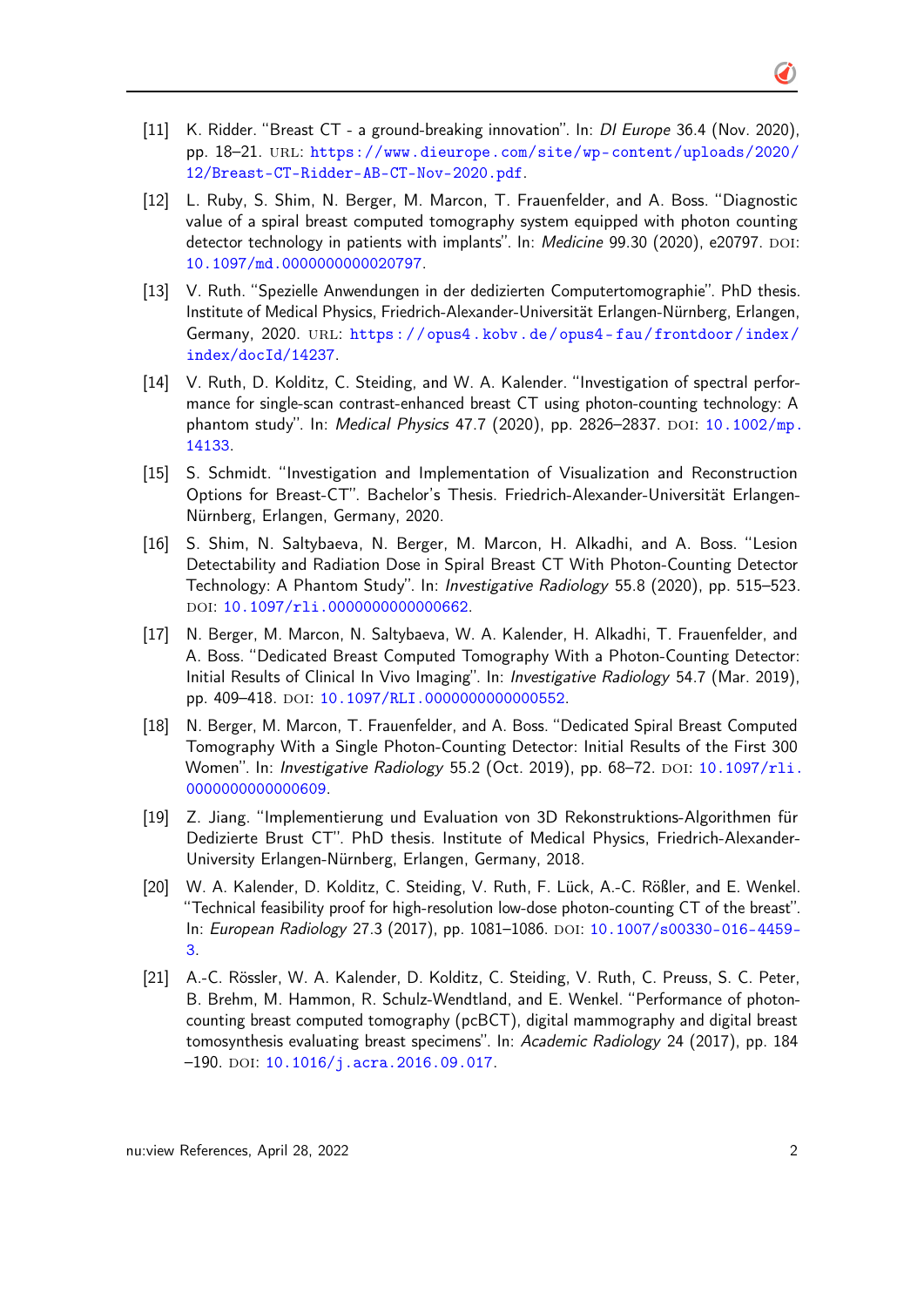- [22] A. T. Schwab. "Streustrahlungsartefaktreduktion in der Brust-Computertomografie". PhD thesis. Institute of Medical Physics, Friedrich-Alexander-University Erlangen-Nürnberg, Erlangen, Germany, 2017.
- [23] C. Hofmann. "Dosissimulationen für Mammographie und Tomosynthese". MA thesis. University of Erlangen-Nürnberg, Erlangen, Germany, 2016.
- [24] P. Kalb. "Weiterentwicklung und Evaluierung einer model-basierten iterativen Bildrekonstruktion fur die Brust-Computertomographie". MA thesis. Georg Simon Ohm University of Applied Sciences Nürnberg, Nürnberg, Germany, 2016.
- [25] J. D. Kuttig. "Bildqualitätsuntersuchungen verschiedener Detektortechnologien für die dediziert Brust-CT". PhD thesis. Institute of Medical Physics, Friedrich-Alexander-University Erlangen-Nürnberg, Erlangen, Germany, 2015.
- [26] J. D. Kuttig, C. Steiding, D. Kolditz, M. Hupfer, M. Karolczak, and W. A. Kalender. "Comparative investigation of the detective quantum efficiency of direct and indirect conversion detector technologies in dedicated breast CT". In: Physica Medica 31.4 (2015), pp. 406-413. DOI: [10.1016/j.ejmp.2015.03.007](http://dx.doi.org/10.1016/j.ejmp.2015.03.007).
- [27] A. C. Rössler, E. Wenkel, F. Althoff, and W. Kalender. "The influence of patient positioning in breast CT on breast tissue coverage and patient comfort". In: Senologie - Zeitschrift für Mammadiagnostik und -therapie 12 (2015), pp. 96–103. DOI: [10.1055/s-0035-](http://dx.doi.org/10.1055/s-0035-1553177) [1553177](http://dx.doi.org/10.1055/s-0035-1553177).
- [28] A. C. Rössler, E. Wenkel, F. Althoff, and W. A. Kalender. "The Influence of Patient Positioning in Breast CT on Breast Tissue Coverage and Patient Comfort." In: RöFo 187.2 (2015), pp. 115-122. DOI: [10.1055/s-0034-1385208](http://dx.doi.org/10.1055/s-0034-1385208).
- [29] A.-C. Rössler. "Patientenlagerung bei dedizierter Brust-CT". PhD thesis. Institute of Medical Physics, Friedrich-Alexander-University Erlangen-Nürnberg, Erlangen, Germany, 2015. url: [https://opus4.kobv.de/opus4-fau/frontdoor/index/index/docId/](https://opus4.kobv.de/opus4-fau/frontdoor/index/index/docId/6189) [6189](https://opus4.kobv.de/opus4-fau/frontdoor/index/index/docId/6189).
- [30] F. Lück. "Einfluss von Formfiltern auf Dosis und Bildqualität für Brust-CT". PhD thesis. Institute of Medical Physics, Friedrich-Alexander-University Erlangen-Nürnberg, Erlangen, Germany, 2014. URL: <http://d-nb.info/1066212651>.
- [31] F. Lück, D. Kolditz, M. Hupfer, C. Steiding, and W. A. Kalender. "Experimental validation of a single shaped filter approach for CT using variable source-to-filter distance for examination of arbitrary object diameters". In: Physics in Medicine and Biology 59.19 (2014), p. 5691. doi: [10.1088/0031-9155/59/19/5691](http://dx.doi.org/10.1088/0031-9155/59/19/5691).
- [32] H. Schilling. "Datenübertragungskonzepte für ein Brust-CT". PhD thesis. Institute of Medical Physics, Friedrich-Alexander-University Erlangen-Nürnberg, Erlangen, Germany, 2014.
- [33] C. Steiding, D. Kolditz, and W. A. Kalender. "A quality assurance framework for the fully automated and objective evaluation of image quality in cone-beam computed tomography". In: Medical Physics 41.3 (2014), p. 031901. DOI: [10.1118/1.4863507](http://dx.doi.org/10.1118/1.4863507).
- [34] F. Althoff. "Systemdesign und Patientenlagerung bei der dedizierten Brust-Computertomografie". PhD thesis. Institute of Medical Physics, Friedrich-Alexander-University Erlangen-Nürnberg, Erlangen, Germany, 2013.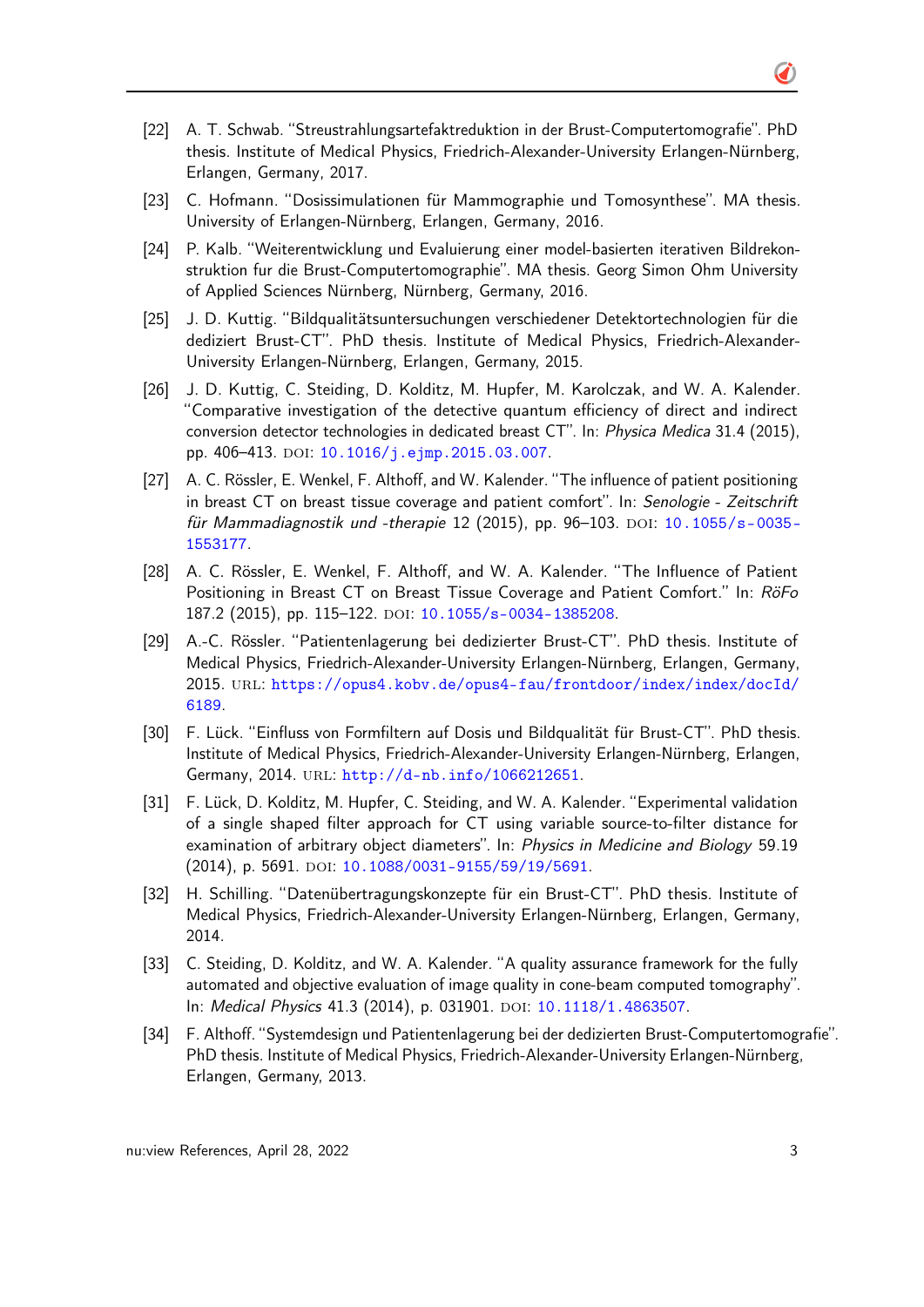- Õ
- [35] R. Hendrych. "Interaktive Filterung großer Volumendaten in der dedizierten Brust-CT". PhD thesis. Institute of Medical Physics, Friedrich-Alexander-University Erlangen-Nürnberg, Erlangen, Germany, 2013.
- [36] F. Lück, D. Kolditz, M. Hupfer, and W. A. Kalender. "Effect of shaped filter design on dose and image quality in breast CT". In: Phys. Med. Biol. 58.12 (2013), pp. 4205–4223. doi: [10.1088/0031-9155/58/12/4205](http://dx.doi.org/10.1088/0031-9155/58/12/4205).
- [37] A. P. Peetz. "Steuerungskonzept für einen dedizierten Brust-CT-Scanner". PhD thesis. Institute of Medical Physics, Friedrich-Alexander-University Erlangen-Nürnberg, Erlangen, Germany, 2013.
- [38] M. Beister, D. Kolditz, and W. A. Kalender. "Iterative reconstruction methods in X-ray CT". In: Physica Medica - European Journal of Medical Physics 28 (2012), pp. 94–108. doi: [10.1016/j.ejmp.2012.01.003](http://dx.doi.org/10.1016/j.ejmp.2012.01.003).
- [39] W. Chen, D. Kolditz, M. Beister, R. Bohle, and W. A. Kalender. "Fast on-site Monte Carlo tool for dose calculations in CT applications". In: Med. Phys. 36.6 (2012), pp. 2985 –2996. doi: [10.1118/1.4711748](http://dx.doi.org/10.1118/1.4711748).
- [40] W. A. Kalender, M. Beister, J. M. Boone, D. Kolditz, S. V. Vollmar, and M. Weigel. "Highresolution spiral CT of the breast at very low dose: Concept and feasibility considerations". In: Eur. Radiol. 22 (2012), pp. 1-8. DOI: [10.1007/s00330-011-2169-4](http://dx.doi.org/10.1007/s00330-011-2169-4).
- [41] T. Nowak, M. Hupfer, F. Althoff, R. Brauweiler, F. Eisa, C. Steiding, and W. A. Kalender. "Time-delayed summation as a means of improving resolution on fast rotating computed tomography systems". In: Med Phys 39.4 (2012), pp. 2249-2260. DOI: [10.1118/1.](http://dx.doi.org/10.1118/1.3697533) [3697533](http://dx.doi.org/10.1118/1.3697533).
- [42] M. Beister. "GPU-basierte Iterative Bildrekonstruktion und Artefakt-Korrekturen in der Computertomographie". PhD thesis. Institute of Medical Physics, Friedrich-Alexander-University Erlangen-Nürnberg, Erlangen, Germany, 2011.
- [43] D. Kobzan. "Entwicklung einer dynamischen Blende für Region of Interest Bildgebung in der Brust-Computertomografie". MA thesis. Georg Simon Ohm University of Applied Sciences Nürnberg, Nürnberg, Germany, 2011.
- [44] M. Weigel. "Untersuchungen zu dedizierter Brust-Computertomograpie". PhD thesis. Institute of Medical Physics, Friedrich-Alexander-University Erlangen-Nürnberg, Erlangen, Germany, 2011.

## Scientific presentations regarding the development, validation and application of the AB-CT nu:view breast CT system

- [45] M. Bode. "Die kontrastmittelverstärkte Brust-CT Alternative zu CESM und MRT?" In: 103. Deutscher Röntgenkongress (RÖKO), May 25 - 27, 2022, Wiesbaden, Germany. 2022. url: [https://www.roentgenkongress.de/de- DE/9515/programmverzeichnis/](https://www.roentgenkongress.de/de-DE/9515/programmverzeichnis/show/mammadiagnostik-brust-ct-und-andere-neue-methoden-ii/) [show/mammadiagnostik-brust-ct-und-andere-neue-methoden-ii/](https://www.roentgenkongress.de/de-DE/9515/programmverzeichnis/show/mammadiagnostik-brust-ct-und-andere-neue-methoden-ii/).
- [46] A. Boss. "Die Brust-CT im Blickpunkt der Früherkennung". In: 103. Deutscher Röntgenkongress (RÖKO), May 25 - 27, 2022, Wiesbaden, Germany. 2022. url: [https://www.](https://www.roentgenkongress.de/de-DE/9515/programmverzeichnis/show/mammadiagnostik-brust-ct-und-andere-neue-methoden-i/) [roentgenkongress.de/de-DE/9515/programmverzeichnis/show/mammadiagnostik](https://www.roentgenkongress.de/de-DE/9515/programmverzeichnis/show/mammadiagnostik-brust-ct-und-andere-neue-methoden-i/)[brust-ct-und-andere-neue-methoden-i/](https://www.roentgenkongress.de/de-DE/9515/programmverzeichnis/show/mammadiagnostik-brust-ct-und-andere-neue-methoden-i/).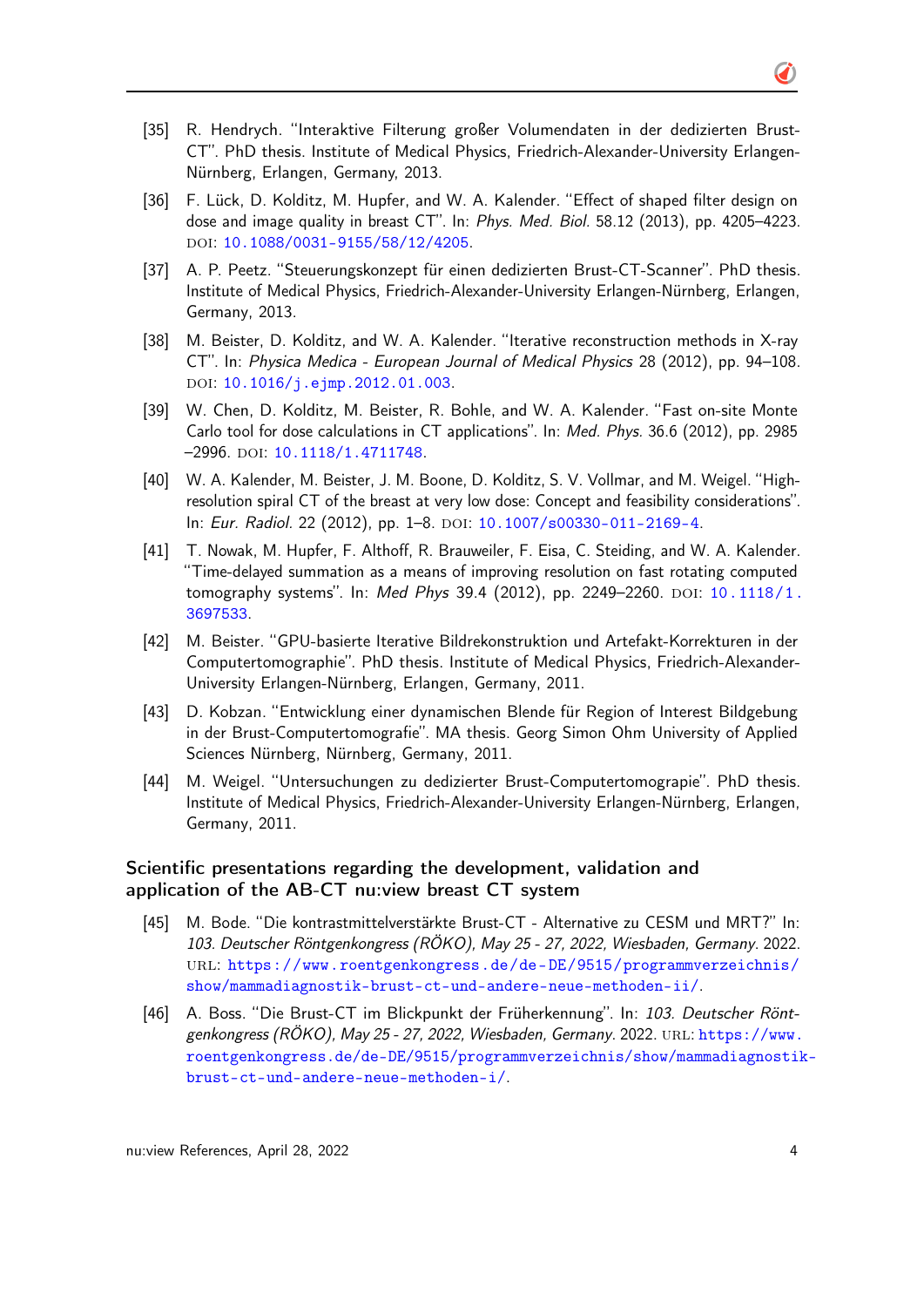- [47] D. Kolditz. "Industry Photon-Counting CT Update: nu:view Photon-Counting Breast CT". In: SPIE Medical Imaging Conference 2022, Workshop on Photon-Counting CT: Current Status and Future Direction, February 20 - 24, 2022, San Diego, USA (2022). url: [https://spie.org/medical-imaging/event/workshop-photon-counting](https://spie.org/medical-imaging/event/workshop-photon-counting-ct-current-status-and-future-direction/2620564)[ct-current-status-and-future-direction/2620564](https://spie.org/medical-imaging/event/workshop-photon-counting-ct-current-status-and-future-direction/2620564).
- [48] M. Marcon. "Mamma-CT the future?" In: Swiss Congress of Radiology (SCR) 2022, June 23 - 25, 2022, Fribourg, Switzerland. 2022. url: [https : / / congress . sgr](https://congress.sgr-ssr.ch/programme/)  [ssr.ch/programme/](https://congress.sgr-ssr.ch/programme/).
- [49] S. Ohlmeyer, M. Wetzl, S. Kratz, R. Schulz-Wendtland, M. W. Beckmann, M. Uder, and E. Wenkel. "Comparison of Hounsfield units in a newly developed spiral breast CT equipped with direct converting detector technology to Hounsfield units in MSCT". In: European Congress of Radiology (ECR) 2022, July 13 - 17, 2022, Vienna, Austria. 2022. url: <https://connect.myesr.org/ecr-2022-july/>.
- [50] S. Ohlmeyer, M. Wetzl, R. Erber, R. Schulz-Wendtland, M. Uder, and E. Wenkel. "Quantification of Contrast Enhancement of Breast Cancer in direct converting, photoncounting Spiral Breast CT: Immunohistochemical Subtypes and Grading". In: European Congress of Radiology (ECR) 2022, July 13 - 17, 2022, Vienna, Austria. 2022. URL: <https://connect.myesr.org/ecr-2022-july/>.
- [51] S. Ohlmeyer, M. Wetzl, R. Erber, J. Emons, M. Uder, and E. Wenkel. "Quantifizierung der Kontrastmittelanreicherung von Brustkrebs in der Spiralbrust-CT: Immunhistochemische Subtypen und Grading". In: 103. Deutscher Röntgenkongress (RÖKO), May 25 - 27, 2022, Wiesbaden, Germany. 2022. URL: [https://www.roentgenkongress.de/de-](https://www.roentgenkongress.de/de-DE/9515/programmverzeichnis/show/mammadiagnostik-brust-ct-und-andere-neue-methoden-i/)[DE/9515/programmverzeichnis/show/mammadiagnostik-brust-ct-und-andere](https://www.roentgenkongress.de/de-DE/9515/programmverzeichnis/show/mammadiagnostik-brust-ct-und-andere-neue-methoden-i/)[neue-methoden-i/](https://www.roentgenkongress.de/de-DE/9515/programmverzeichnis/show/mammadiagnostik-brust-ct-und-andere-neue-methoden-i/).
- [52] C. Wilpert, L. Huck, E. K. Dethlefsen, E. Zanderigo, V. Raaff, M. Wetzl, S. Ohlmeyer, E. Wenkel, and C. Kuhl. "Anreicherungs-Kinetik von invasiven Mammakarzinomen in der dynamischen kontrastverstärkten photon-counting Brust-CT (PC-BCT) vergleichend zur dynamischen Brust-MRT". In: 103. Deutscher Röntgenkongress (RÖKO), May 25 27, 2022, Wiesbaden, Germany. 2022. URL: [https://www.roentgenkongress.de/de-](https://www.roentgenkongress.de/de-DE/9515/programmverzeichnis/show/mammadiagnostik-brust-ct-und-andere-neue-methoden-ii/)[DE/9515/programmverzeichnis/show/mammadiagnostik-brust-ct-und-andere](https://www.roentgenkongress.de/de-DE/9515/programmverzeichnis/show/mammadiagnostik-brust-ct-und-andere-neue-methoden-ii/)[neue-methoden-ii/](https://www.roentgenkongress.de/de-DE/9515/programmverzeichnis/show/mammadiagnostik-brust-ct-und-andere-neue-methoden-ii/).
- [53] C. Wilpert, L. Huck, E. K. Dethlefsen, E. Zanderigo, V. Raaff, E. Wenkel, and C. Kuhl. "Erste Ergebnisse der dynamischen kontrastverstärkten photon-counting Brust CT (PC-BCT) von DCIS". In: 103. Deutscher Röntgenkongress (RÖKO), May 25 - 27, 2022, Wiesbaden, Germany. 2022. url: [https://www.roentgenkongress.de/de-](https://www.roentgenkongress.de/de-DE/9515/programmverzeichnis/show/mammadiagnostik-brust-ct-und-andere-neue-methoden-i/)[DE/9515/programmverzeichnis/show/mammadiagnostik-brust-ct-und-andere](https://www.roentgenkongress.de/de-DE/9515/programmverzeichnis/show/mammadiagnostik-brust-ct-und-andere-neue-methoden-i/)[neue-methoden-i/](https://www.roentgenkongress.de/de-DE/9515/programmverzeichnis/show/mammadiagnostik-brust-ct-und-andere-neue-methoden-i/).
- [54] N. Berger, M. Marcon, J. Wieler, T. Frauenfelder, and A. Boss. "Contrast-enhanced Breast CT: Preliminary result". In: Swiss Congress of Radiology (SCR) 2021, Online. 2021. url: [https://congress.sgr-ssr.ch/file/2022/01/SCR-21\\_OAB\\_Final.pdf](https://congress.sgr-ssr.ch/file/2022/01/SCR-21_OAB_Final.pdf).
- [55] L. Hajduk. "Webinar Mamma-CT". In: EDUMED MC- und CT-Training, May 11, 2021, online. 2021. url: <https://www.edumedag.com/kurse/mamma-ct/>.

◑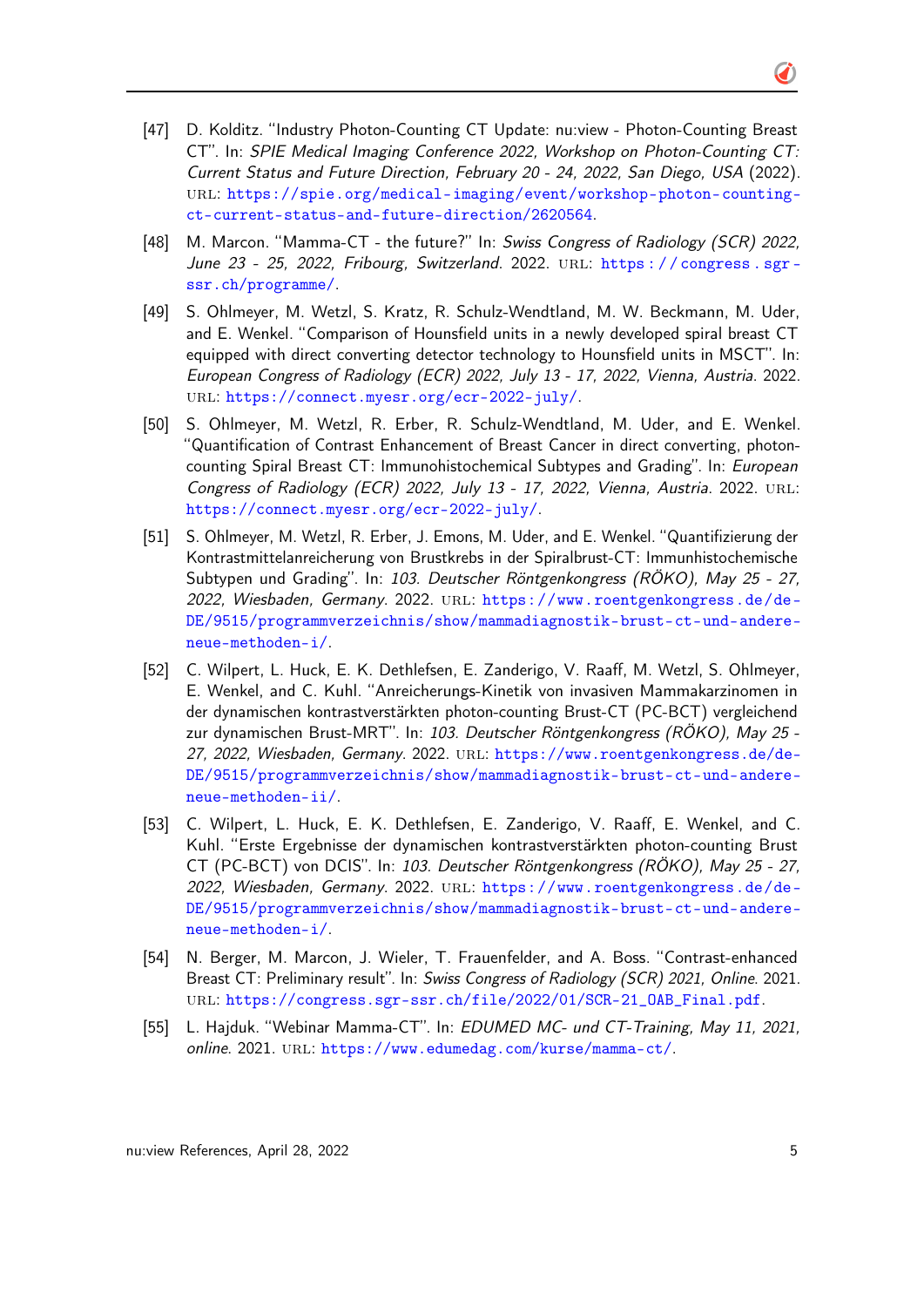- [56] L. Hajduk and A. Boss. "Webinar Mamma-CT". In: EDUMED MC- und CT-Training, September 28, 2021, online. 2021. URL: [https://www.edumedag.com/kurse/mamma](https://www.edumedag.com/kurse/mamma-ct/)[ct/](https://www.edumedag.com/kurse/mamma-ct/).
- [57] L. Huck. "First Experiences With Dedicated Photon-counting CT Of The Breast For Detection Of Microcalcifications". In: Annual Meeting of Radiological Society of North America (RSNA) 2021, November 28 - December 2, 2021, Chicago, USA. 2021. URL: [https://rsna2021.rsna.org/live-stream/23135135/Breast-Tuesday-Poster-](https://rsna2021.rsna.org/live-stream/23135135/Breast-Tuesday-Poster-Discussions)[Discussions](https://rsna2021.rsna.org/live-stream/23135135/Breast-Tuesday-Poster-Discussions).
- [58] D. Kolditz. "Brust-CT Tag der offenen (Scanner-)Tür". In: g'scheid schlau! Das Lange Wochenende der Wissenschaften 2021, October 21 - 24, Erlangen, Germany / online. 2021. url: <https://www.gscheid-schlau.de>.
- [59] M. Marcon. "Detection delle lesioni e dose nella TC spirale mammaria con tecnologia photon counting". In: Joint congress of the Società Ialiana di Radiologia Medica e Interventistica (SIRM) 2021, October 28 - 30, 2021, Rimini, Italy. 2021. URL: [https:](https://sirm.org/wp-content/uploads/2021/08/Rimini-2021-Programma-4.pdf) [//sirm.org/wp-content/uploads/2021/08/Rimini-2021-Programma-4.pdf](https://sirm.org/wp-content/uploads/2021/08/Rimini-2021-Programma-4.pdf).
- [60] M. Marcon. "EUSOBI Webinar 2.9 / Breast CT". In: EUSOBI Webinar Series 2 // 2021 // Advancements in Mammography, July 6, 2021, online. 2021. URL: https: [//www.eusobi.org/breast-imaging-webinars/](https://www.eusobi.org/breast-imaging-webinars/).
- [61] M. Marcon. "Thinking women! Compression-free 3D imaging with Breast CT". In: EUSOBI 2021 Online, Industry-Sponsored Session, sponsored by AB-CT – Advanced Breast-CT, October 6, 2021, online. 2021. url: [https://www.eusobi.org/content](https://www.eusobi.org/content-eusobi/uploads/EUSOBI-2021-ONLINE_Industry-sponsored-Programme.pdf)[eusobi/uploads/EUSOBI-2021-ONLINE\\_Industry-sponsored-Programme.pdf](https://www.eusobi.org/content-eusobi/uploads/EUSOBI-2021-ONLINE_Industry-sponsored-Programme.pdf).
- [62] S. Ohlmeyer. "Brust-CT: Eine Alternative?" In: 102. Deutscher Röntgenkongress (RÖKO), March 27 - November 8, 2021, online. 2021. URL: [https://www.roentgenkongress.](https://www.roentgenkongress.de/de-DE/7162/programm/show/2960/Mammadiagnostik-I-Mammadiagnostik-mit-Kontrastmittel-welcher-Kontrast-ist-der-Beste-/) [de/de- DE/7162/programm/show/2960/Mammadiagnostik- I- Mammadiagnostik](https://www.roentgenkongress.de/de-DE/7162/programm/show/2960/Mammadiagnostik-I-Mammadiagnostik-mit-Kontrastmittel-welcher-Kontrast-ist-der-Beste-/)[mit-Kontrastmittel-welcher-Kontrast-ist-der-Beste-/](https://www.roentgenkongress.de/de-DE/7162/programm/show/2960/Mammadiagnostik-I-Mammadiagnostik-mit-Kontrastmittel-welcher-Kontrast-ist-der-Beste-/).
- [63] K. Ridder. "CT Imaging of the Breast". In: 5th Webinar of the Hellenic Breast Surgical Society (HBSS), Medical and Technological Developments in Breast Cancer Innovations and Technologies in breast cancer-diagnosis and treatments, November 27, 2021, online. 2021. url: [https : / / www . exem2000 . gr / images / programs / 2021 / SCIENTIFIC -](https://www.exem2000.gr/images/programs/2021/SCIENTIFIC-PROGRAMME-BOTH-SESSIONS-NOVEMBER-27th-2021.pdf) [PROGRAMME-BOTH-SESSIONS-NOVEMBER-27th-2021.pdf](https://www.exem2000.gr/images/programs/2021/SCIENTIFIC-PROGRAMME-BOTH-SESSIONS-NOVEMBER-27th-2021.pdf).
- [64] K. Ridder. "Das Mamma-CT senologische Diagnostik in einer neuen Dimension". In: XXI. Castroper Mammakarzinom-Meeting, March 24, 2021, online. 2021. URL: [https://](https://www.linkedin.com/posts/dr-med-karsten-ridder-42162a11a_sehr-verehrte-frau-kollegin-sehr-geehrter-activity-6777140832228151296-0M5D) [www.linkedin.com/posts/dr-med-karsten-ridder-42162a11a\\_sehr-verehrte](https://www.linkedin.com/posts/dr-med-karsten-ridder-42162a11a_sehr-verehrte-frau-kollegin-sehr-geehrter-activity-6777140832228151296-0M5D)[frau-kollegin-sehr-geehrter-activity-6777140832228151296-0M5D](https://www.linkedin.com/posts/dr-med-karsten-ridder-42162a11a_sehr-verehrte-frau-kollegin-sehr-geehrter-activity-6777140832228151296-0M5D).
- [65] K. Ridder. "Mamma CT. La diagnostica senologica in una nuova dimensione". In: 2° Congresso Nazionale AITeRS, May 28 - 29, 2021, online. 2021. url: [https://www.](https://www.aiters.it/wp-content/uploads/2019/05/NAZIONALE-AITERS-2021_PROGRAMMA-DEFINITIVO.pdf) [aiters.it/wp-content/uploads/2019/05/NAZIONALE-AITERS-2021\\_PROGRAMMA-](https://www.aiters.it/wp-content/uploads/2019/05/NAZIONALE-AITERS-2021_PROGRAMMA-DEFINITIVO.pdf)[DEFINITIVO.pdf](https://www.aiters.it/wp-content/uploads/2019/05/NAZIONALE-AITERS-2021_PROGRAMMA-DEFINITIVO.pdf).
- [66] K. Ridder. "Mamma-CT, senologische Diagnostik in einer neuen Dimension". In: Jahreskongress der Rheinisch-Westfälischen Röntgengesellschaft e.V. 2021, November 4 - 5, 2021, Dortmund, Germany. 2021. URL: [https://radiologiekongress.ruhr/programm/04](https://radiologiekongress.ruhr/programm/04-november-2021/) [november-2021/](https://radiologiekongress.ruhr/programm/04-november-2021/).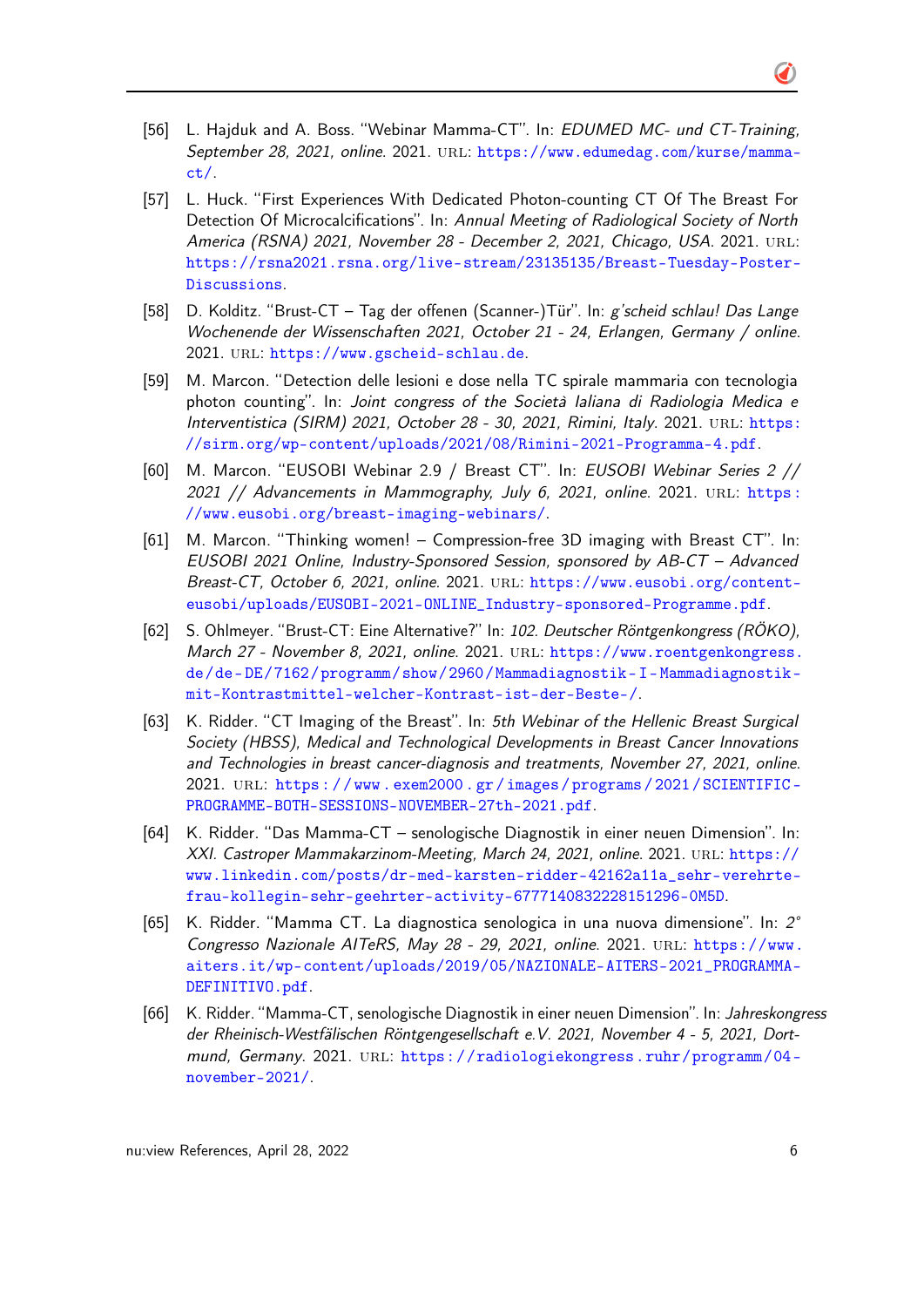- [67] K. Ridder. "The Mamma CT, Senological diagnostics in a new dimension". In: Mammography Symposium of the Society of Radiographers Finnland (SORF), October 7 - 8, 2021, Helsinki, Finnland. 2021. url: <https://www.sorf.fi/>.
- [68] S. Shim, J. Unkelbach, and A. Boss. "Estimation of radiation dose in spiral breast CT". In: Swiss Congress of Radiology (SCR) 2021, Online. 2021. URL: [https://congress.sgr](https://congress.sgr-ssr.ch/file/2022/01/SCR-21_OAB_Final.pdf)[ssr.ch/file/2022/01/SCR-21\\_OAB\\_Final.pdf](https://congress.sgr-ssr.ch/file/2022/01/SCR-21_OAB_Final.pdf).
- [69] S. Shim, D. Cester, L. Ruby, C. Bluthgen, M. Marcon, N. Berger, J. Unkelbach, and A. Boss. "Fully automated breast segmentation on novel breast computed tomography images". In: Swiss Congress of Radiology (SCR) 2021, Online. 2021. URL: [https :](https://congress.sgr-ssr.ch/file/2022/01/SCR-21_OAB_Final.pdf) [//congress.sgr-ssr.ch/file/2022/01/SCR-21\\_OAB\\_Final.pdf](https://congress.sgr-ssr.ch/file/2022/01/SCR-21_OAB_Final.pdf).
- [70] S. Shim, D. Kolditz, C. Steiding, V. Ruth, A. M. Hoetker, J. Unkelbach, and A. Boss. "Radiation dose estimates for a novel spiral breast CT imager". In: Annual Meeting of Radiological Society of North America (RSNA) 2021, November 28 - December 2, 2021, Chicago, USA. 2021. URL: [https://rsna2021.rsna.org/live-stream/23129906/](https://rsna2021.rsna.org/live-stream/23129906/Physics-Breast-Imaging) [Physics-Breast-Imaging](https://rsna2021.rsna.org/live-stream/23129906/Physics-Breast-Imaging).
- [71] E. Wenkel. "Brust-CT: update and future". In: 25. Internationaler Fortbildungskurs Moderne Mammadiagnostik und -Therapie, June 2 - 3, 2021, online. 2021. URL: [https:](https://www.mammakurs-erlangen.de/de/Programm/) [//www.mammakurs-erlangen.de/de/Programm/](https://www.mammakurs-erlangen.de/de/Programm/).
- [72] C. Wilpert. "First Results Of Dynamic Contrast-enhanced (DCE) Photon-counting Breast CT (PC-BCT) Imaging Of DCIS". In: Annual Meeting of Radiological Society of North America (RSNA) 2021, November 28 - December 2, 2021, Chicago, USA. 2021. URL: [https : / / rsna2021 . rsna . org / live - stream / 23135139 / Breast - Wednesday -](https://rsna2021.rsna.org/live-stream/23135139/Breast-Wednesday-Poster-Discussions) [Poster-Discussions](https://rsna2021.rsna.org/live-stream/23135139/Breast-Wednesday-Poster-Discussions).
- [73] V. Ruth, D. Kolditz, C. Steiding, and W. A. Kalender. "Optimization of Photon-Counting Breast CT for Spectral Single-Scan Contrast-Enhanced Imaging: A Phantom Study". In: European Congress of Radiology (ECR) 2020, July 15 - 19, 2020, Vienna, Austria / online. 2020. url: [https://connect.myesr.org/course/contrast-enhanced-x](https://connect.myesr.org/course/contrast-enhanced-x-ray-imaging-of-the-breast/)[ray-imaging-of-the-breast/](https://connect.myesr.org/course/contrast-enhanced-x-ray-imaging-of-the-breast/).
- [74] R. Schulz-Wendtland. "Welche Rolle spielt das Brust–CT in der Komplementären Mammadiagnostik?" In: Feierliche Einweihung des Brust-CTs am Universitätsklinikum Erlangen, March 4, 2020, Erlangen, Germany. 2020. URL: https://www.uk-erlangen.de/ [presse / pressemitteilungen / ansicht / detail / neues - bildgebungsverfahren](https://www.uk-erlangen.de/presse/pressemitteilungen/ansicht/detail/neues-bildgebungsverfahren-fuer-die-brustkrebsdiagnostik/)  [fuer-die-brustkrebsdiagnostik/](https://www.uk-erlangen.de/presse/pressemitteilungen/ansicht/detail/neues-bildgebungsverfahren-fuer-die-brustkrebsdiagnostik/).
- [75] C. Steiding. "Physikalische Grundlagen des Mamma-CTs". In: Feierliche Einweihung des Brust-CTs am Universitätsklinikum Erlangen, March 4, 2020, Erlangen, Germany. 2020. url: [https : / / www . uk - erlangen . de / presse / pressemitteilungen / ansicht /](https://www.uk-erlangen.de/presse/pressemitteilungen/ansicht/detail/neues-bildgebungsverfahren-fuer-die-brustkrebsdiagnostik/) [detail/neues-bildgebungsverfahren-fuer-die-brustkrebsdiagnostik/](https://www.uk-erlangen.de/presse/pressemitteilungen/ansicht/detail/neues-bildgebungsverfahren-fuer-die-brustkrebsdiagnostik/).
- [76] E. Wenkel. "Bildbeispiele der Brust-CT". In: Feierliche Einweihung des Brust-CTs am Universitätsklinikum Erlangen, March 4, 2020, Erlangen, Germany. 2020. URL: [https:](https://www.uk-erlangen.de/presse/pressemitteilungen/ansicht/detail/neues-bildgebungsverfahren-fuer-die-brustkrebsdiagnostik/) [//www.uk- erlangen.de/presse/pressemitteilungen/ansicht/detail/neues](https://www.uk-erlangen.de/presse/pressemitteilungen/ansicht/detail/neues-bildgebungsverfahren-fuer-die-brustkrebsdiagnostik/)[bildgebungsverfahren-fuer-die-brustkrebsdiagnostik/](https://www.uk-erlangen.de/presse/pressemitteilungen/ansicht/detail/neues-bildgebungsverfahren-fuer-die-brustkrebsdiagnostik/).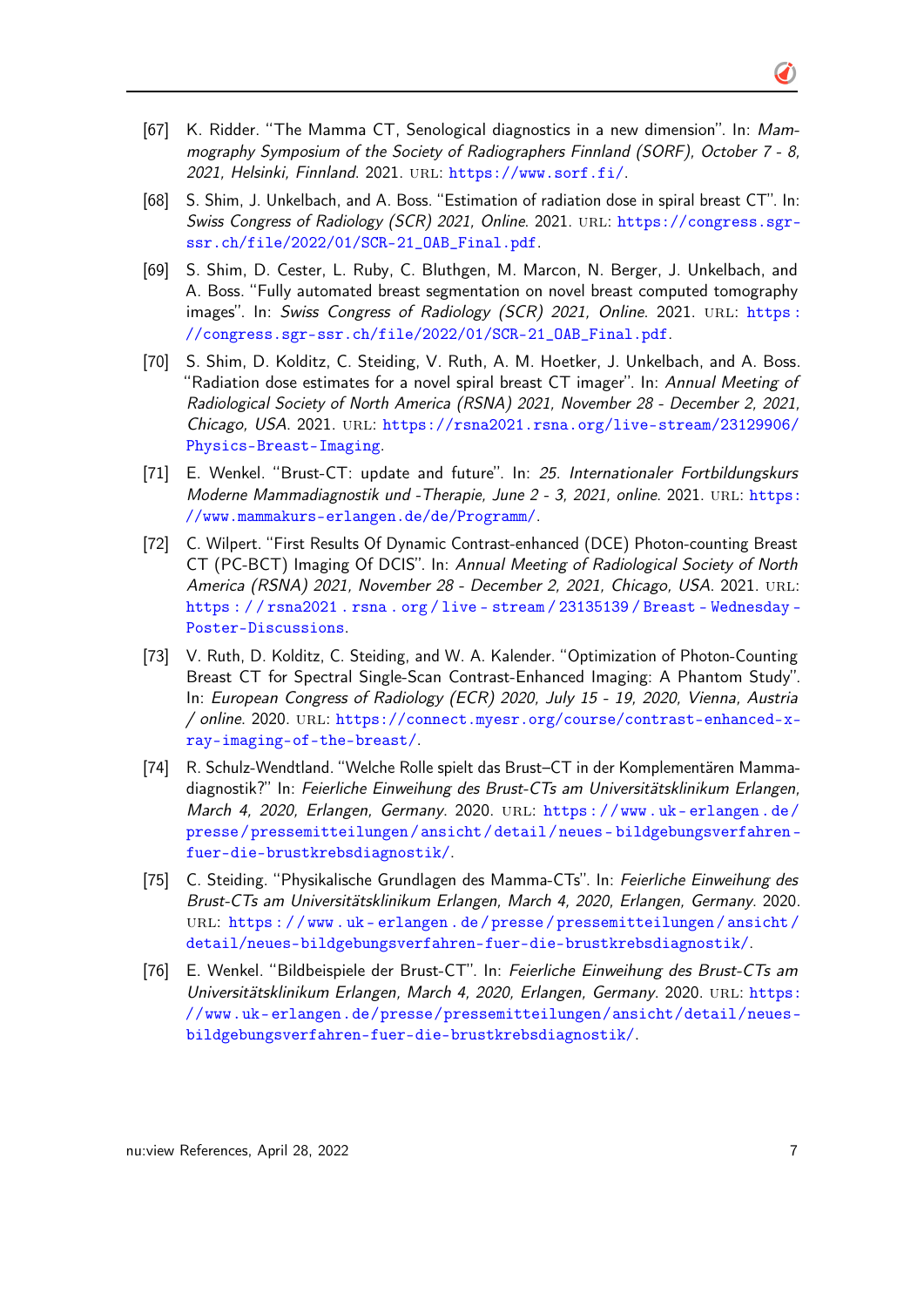- [77] N. Berger, M. Marcon, N. Saltybaeva, W. A. Kalender, H. Alkadhi, T. Frauenfelder, and A. Boss. "Dedicated breast-CT with a photon-counting detector: Initial results of clinical in-vivo imaging". In: Swiss Congress of Radiology (SCR) 2019, June 13 - 15, 2019, St. Gallen, Switzerland. 2019. url: [https://congress.sgr-ssr.ch/file/2021/03/SCR-](https://congress.sgr-ssr.ch/file/2021/03/SCR-19_OAB_AFTER-CONGRESS-UPDATE.pdf)[19\\_OAB\\_AFTER-CONGRESS-UPDATE.pdf](https://congress.sgr-ssr.ch/file/2021/03/SCR-19_OAB_AFTER-CONGRESS-UPDATE.pdf).
- [78] N. Berger, M. Marcon, N. Saltybaeva, W. A. Kalender, H. Alkadhi, T. Frauenfelder, and A. Boss. "Dedicated spiral-CT of the breast: initial clinical in-vivo imaging". In: *European* Congress of Radiology (ECR) 2019, February 27 - March 3, Vienna, Austria. 2019. DOI: [10.26044/ecr2019/c-2888](http://dx.doi.org/10.26044/ecr2019/c-2888).
- [79] A. Boss. "Clinical spiral photon counting breast CT: a 3D mammography technique without painful compression - experiences with  $> 400$  patients". In: 1st International Symposium on Photon Counting Technologies & Applications - Medical Applications, July 5 - 6, 2019, Munich, Germany. 2019. url: [https://directconversion.com/](https://directconversion.com/2019/07/05/application-innovation-centre-opens/) [2019/07/05/application-innovation-centre-opens/](https://directconversion.com/2019/07/05/application-innovation-centre-opens/).
- [80] A. Boss, N. Berger, M. Marcon, and B. Kalender. "First hand experience reading Breast CT images – best practices from University Hospital Zurich". In: EUSOBI Mammography & beyond Course 2019, February 25 - 26, 2019, Vienna, Austria. 2019. url: [https:](https://www.eusobi.org/content-eusobi/uploads/EUSOBI-Mammography-beyond-2019_Course-Programme.pdf) [/ / www . eusobi . org / content - eusobi / uploads / EUSOBI - Mammography - beyond -](https://www.eusobi.org/content-eusobi/uploads/EUSOBI-Mammography-beyond-2019_Course-Programme.pdf) [2019\\_Course-Programme.pdf](https://www.eusobi.org/content-eusobi/uploads/EUSOBI-Mammography-beyond-2019_Course-Programme.pdf).
- [81] B. Kalender. "Erste Erfahrung bei der Einbindung einer neuen Modalität". In: DICOMTreffen 2019, July 4 - 6, 2019, Mainz, Germany. 2019. URL: [https://dicomtreffen.](https://dicomtreffen.unimedizin-mainz.de/) [unimedizin-mainz.de/](https://dicomtreffen.unimedizin-mainz.de/).
- [82] W. A. Kalender. "Spiral-CT and Single Photon Counting: A future-prone success story?" In: 1st International Symposium on Photon Counting Technologies & Applications - Medical Applications, July 5 - 6, 2019, Munich, Germany. 2019. URL: https:// [directconversion.com/2019/07/05/application-innovation-centre-opens/](https://directconversion.com/2019/07/05/application-innovation-centre-opens/).
- [83] W. A. Kalender. "The different techniques behind CT of the breast". In: EUSOBI Mammography & beyond Course 2019, February 25 - 26, 2019, Vienna, Austria. 2019. url: [https://www.eusobi.org/content-eusobi/uploads/EUSOBI-Mammography](https://www.eusobi.org/content-eusobi/uploads/EUSOBI-Mammography-beyond-2019_Course-Programme.pdf)[beyond-2019\\_Course-Programme.pdf](https://www.eusobi.org/content-eusobi/uploads/EUSOBI-Mammography-beyond-2019_Course-Programme.pdf).
- [84] D. Kolditz. "Technical characteristics of the first commercially available photon-counting spiral breast-CT system". In: 1st International Symposium on Photon Counting Technologies & Applications - Medical Applications, July 5 - 6, 2019, Munich, Germany. 2019. url: [https://directconversion.com/2019/07/05/application- innovation](https://directconversion.com/2019/07/05/application-innovation-centre-opens/)[centre-opens/](https://directconversion.com/2019/07/05/application-innovation-centre-opens/).
- [85] D. Kolditz. "Technical characteristics of the first medical breast CT". In: 1st International Symposium on Photon Counting Technologies & Applications - Industrial Applications, July 5 - 6, 2019, Munich, Germany. 2019. url: [https://directconversion.com/](https://directconversion.com/2019/07/05/application-innovation-centre-opens/) [2019/07/05/application-innovation-centre-opens/](https://directconversion.com/2019/07/05/application-innovation-centre-opens/).
- [86] D. Kolditz, C. Steiding, V. Ruth, and W. A. Kalender. "Technical characteristics and initial clinical patient results of a photon-counting spiral breast-CT system". In: CERN SpecXray 5 - 5th Workshop on Medical Applications of Spectroscopic X-ray Detectors, May 13 - 16, 2019, Geneva, Switzerland. 2019. URL: <http://specxray.web.cern.ch/specxray/>.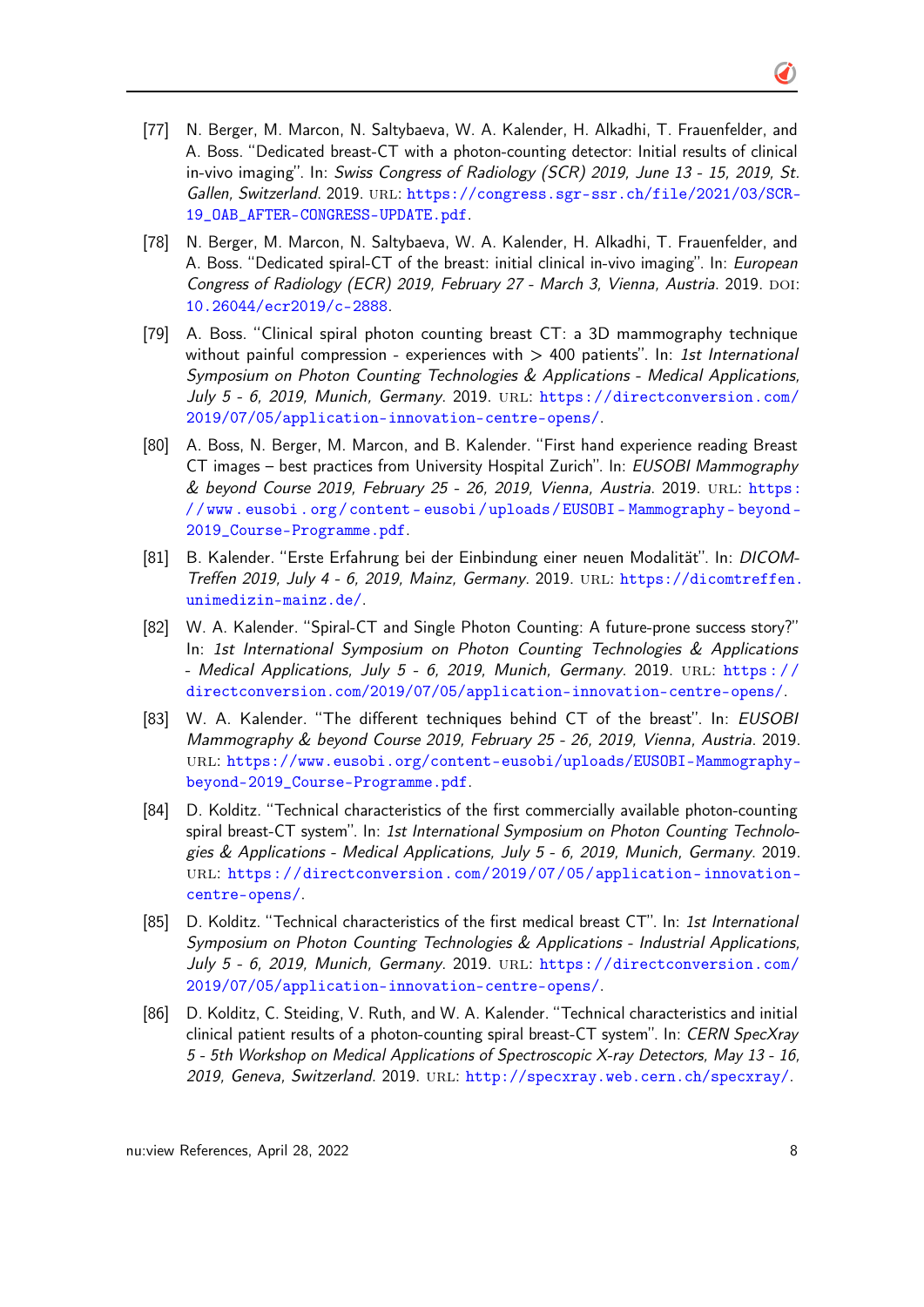- [87] N. Saltybaeva, S. Shim, A. Boss, and H. Alkadhi. "First clinical application of spiral breast CT: Patient-specific radiationdose assessment". In: Swiss Congress of Radiology (SCR) 2019, June 13 - 15, 2019, St. Gallen, Switzerland. 2019. URL: [https://congress.sgr](https://congress.sgr-ssr.ch/file/2021/03/SCR-19_OAB_AFTER-CONGRESS-UPDATE.pdf)[ssr.ch/file/2021/03/SCR-19\\_OAB\\_AFTER-CONGRESS-UPDATE.pdf](https://congress.sgr-ssr.ch/file/2021/03/SCR-19_OAB_AFTER-CONGRESS-UPDATE.pdf).
- [88] N. Saltybaeva, M. Marcon, N. Berger, D. Kolditz, C. Steiding, A. Boss, and H. Alkadhi. "First clinical application of spiral breast CT with photon-counting detector: patientspecific radiation dose assessment". In: European Congress of Radiology (ECR) 2019, February 27 - March 3, Vienna, Austria. 2019. DOI: [10.1186/s13244-019-0713-](http://dx.doi.org/10.1186/s13244-019-0713-). URL: [https://insightsimaging.springeropen.com/track/pdf/10.1186/s13244-019-](https://insightsimaging.springeropen.com/track/pdf/10.1186/s13244-019-0713-y) [0713-y](https://insightsimaging.springeropen.com/track/pdf/10.1186/s13244-019-0713-y).
- [89] S. S. Shim, N. Saltybaeva, N. Berger, M. Marcon, A. Boss, and H. Alkadh. "Evaluation of high-contrast spatial resolution and low-contrast detectability for the first clinical spiral breast CT: Evidence from a phantom study". In: Swiss Congress of Radiology (SCR) 2019, June 13 - 15, 2019, St. Gallen, Switzerland. 2019. url: [https://congress.sgr](https://congress.sgr-ssr.ch/file/2021/03/SCR-19_OAB_AFTER-CONGRESS-UPDATE.pdf)[ssr.ch/file/2021/03/SCR-19\\_OAB\\_AFTER-CONGRESS-UPDATE.pdf](https://congress.sgr-ssr.ch/file/2021/03/SCR-19_OAB_AFTER-CONGRESS-UPDATE.pdf).
- [90] N. Berger. "Spiral-CT der Brust: Erste Erfahrungen". In: Festsymposium zur Inbetriebnahme des nu:view: dedizierte Brust-Computertomographie, October 5, 2018, Zurich, Switzerland. 2018.
- [91] B. Kalender. "Projekt nu:view: Einblicke in ein Start-up Unternehmender der Medizintechnik". In: Festsymposium zur Inbetriebnahme des nu:view: dedizierte Brust-Computertomographie, October 5, 2018, Zurich, Switzerland. 2018.
- [92] W. A. Kalender. "Spiral-CT der Brust: Technik". In: Festsymposium zur Inbetriebnahme des nu:view: dedizierte Brust-Computertomographie, October 5, 2018, Zurich, Switzerland. 2018.
- [93] N. Saltybaeva. "Clinical spiral Breast-CT: first assessment of applied radiation dose". In: Festsymposium zur Inbetriebnahme des nu:view: dedizierte Brust-Computertomographie, October 5, 2018, Zurich, Switzerland. 2018.
- [94] D. Kolditz, C. Steiding, F. Lück, V. Ruth, and W. A. Kalender. "Dosimetry Approaches and Results for Photon-Counting Spiral Breast CT". In: Annual Meeting of Radiological Society of North America (RSNA) 2016, November 27 - December 2, 2016, Chicago, USA. 2016. url: <http://archive.rsna.org/2016/16010617.html>.
- [95] A.-C. Rössler, E. Wenkel, C. Steiding, V. Ruth, S. Kratz, R. Schultz-Wendtland, C. Preuss, D. Kolditz, and W. A. Kalender. "Photon-counting breast CT (pcBCT) performance tests on specimens in comparison with digital mammography and breast tomosynthesis". In: European Congress of Radiology (ECR) 2016, March 2 - 6, 2016, Vienna, Austria. 2016. doi: [10.1594/ecr2016/C-0367](http://dx.doi.org/10.1594/ecr2016/C-0367).
- [96] A.-C. Rössler, E. Wenkel, C. Steiding, V. Ruth, D. Kolditz, and W. A. Kalender. "Highresolution low-dose breast CT performance tests on surgical specimens in comparison with digital mammography and breast tomosynthesis". In: Annual Meeting of Radiological Society of North America (RSNA) 2016, November 27 - December 2, 2016, Chicago, USA. 2016. url: <http://archive.rsna.org/2016/16005976.html>.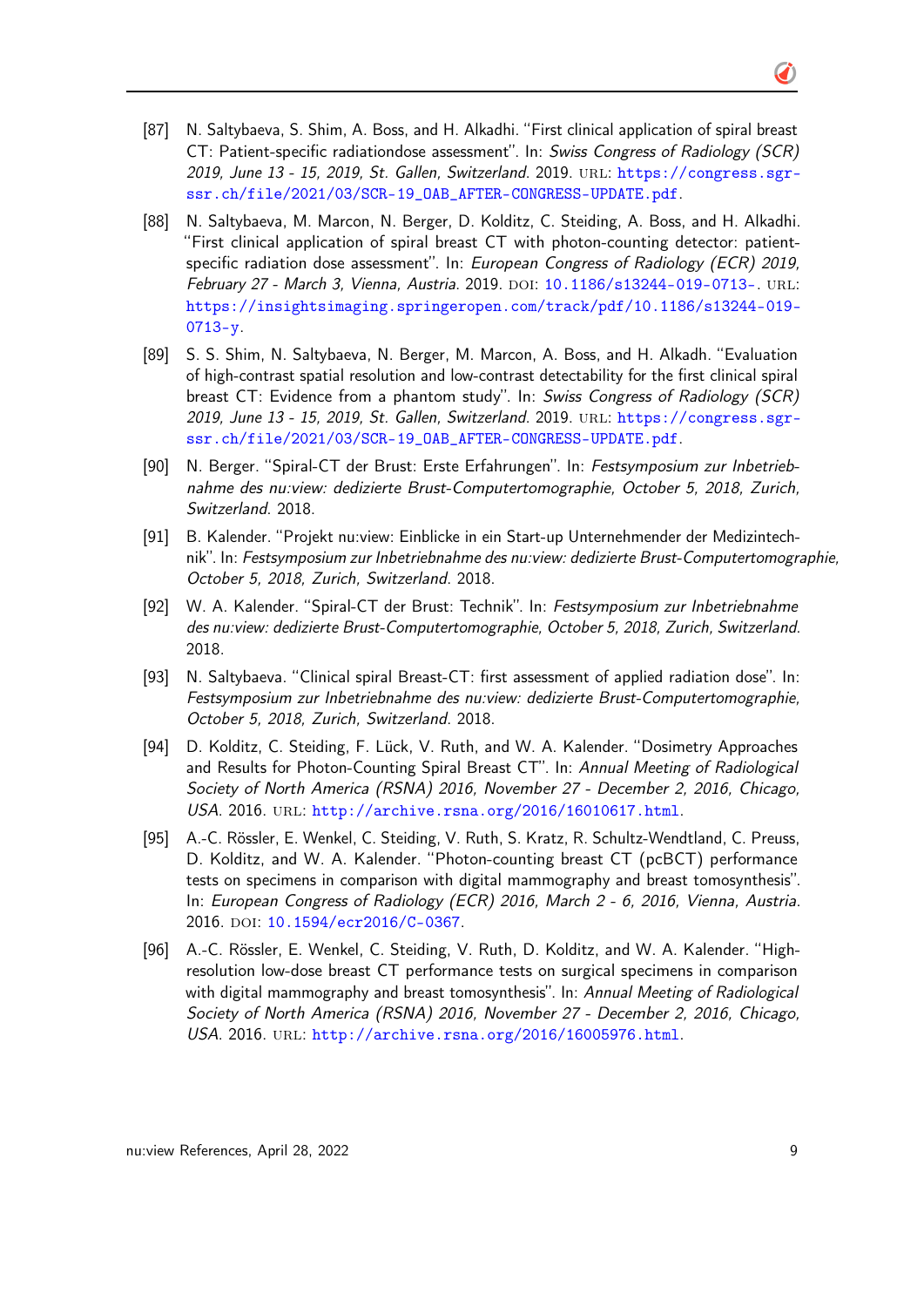- [97] V. Ruth, C. Steiding, D. Kolditz, F. Lück, A.-C. Roessler, and W. A. Kalender. "Comparative Assessment of High- and Low-Contrast Detectability Performance in Digital Mammography, Breast Tomosynthesis, and Dedicated Photon-Counting Breast Computed Tomography: A Phantom Study". In: Annual Meeting of Radiological Society of North America (RSNA) 2016, November 27 - December 2, 2016, Chicago, USA. 2016. URL: <http://archive.rsna.org/2016/16007279.html>.
- [98] C. Steiding, D. Kolditz, V. Ruth, and W. A. Kalender. "Framework for Objective and Fully Automated Image Quality Control of Dedicated Breast CT Systems". In: Annual Meeting of Radiological Society of North America (RSNA) 2016, November 27 - December 2, 2016, Chicago, USA. 2016. url: <http://archive.rsna.org/2016/16044266.html>.
- [99] Z. Jiang, M. Beister, C. Steiding, D. Kolditz, and W. A. Kalender. "Fast Implementation of the Katsevich Reconstruction Algorithm for Dedicated Breast CT". In: Annual Meeting of Radiological Society of North America (RSNA) 2015, November 29 - December 4, 2015, Chicago, USA. 2015. URL: <archive.rsna.org/2015/15018503.html>.
- [100] W. A. Kalender. "Breast CT. Breast Imaging Modalities: Beyond the Conventional". In: European Congress of Radiology (ECR) 2015, March 4 - 8, 2015, Vienna, Austria. 2015.
- [101] W. A. Kalender, D. Kolditz, M. Hupfer, A.-C. Rössler, R. Schulz-Wendtland, and P. Fasching. "Dedicated high-resolution breast CT allows imaging micro-calcifications down to 130 mum at screening mammography dose levels". In: Annual Meeting of Radiological Society of North America (RSNA) 2015, November 29 - December 4, 2015, Chicago, USA. 2015. url: <http://archive.rsna.org/2015/15016704.html>.
- [102] A. Schwab, D. Kolditz, M. Hupfer, M. Beister, and W. A. Kalender. "Eine Monte Carlo basierte Methode zur Streustrahlenartefaktreduktion in der Brust-Computertomografie". In: 46. Jahrestagung der Deutschen Gesellschaft für Medizinische Physik (DGMP) e. V. 2015, September 9 - 12, 2015, Marburg, Germany. 2015. URL: [http://www.dgmp](http://www.dgmp-kongress.de/fileadmin/congress/media/dgmp/pdf/DGMP2015_Abstractband.pdf)[kongress.de/fileadmin/congress/media/dgmp/pdf/DGMP2015\\_Abstractband.](http://www.dgmp-kongress.de/fileadmin/congress/media/dgmp/pdf/DGMP2015_Abstractband.pdf) [pdf](http://www.dgmp-kongress.de/fileadmin/congress/media/dgmp/pdf/DGMP2015_Abstractband.pdf).
- [103] J. D. Kuttig, C. Steiding, D. Kolditz, and W. A. Kalender. "Detective Quantum Efficiency Investigation Demonstrates High Dose Saving Potential for Breast CT Using a Cadmium Telluride Detector". In: Annual Meeting of Radiological Society of North America (RSNA) 2014, November 30 - December 5, 2014, Chicago, USA. 2014. url: [http://rsna2014.](http://rsna2014.rsna.org/program/details/?emID=14017066) [rsna.org/program/details/?emID=14017066](http://rsna2014.rsna.org/program/details/?emID=14017066).
- [104] C. Steiding, D. Kolditz, F. Althoff, and W. A. Kalender. "Fully Automated Geometric Calibration of a Tiled Directly-converting Single X-ray Photon Counting Detector Array for CT". In: Annual Meeting of Radiological Society of North America (RSNA) 2014, November 30 - December 5, 2014, Chicago, USA. 2014. URL: [http://rsna2014.rsna.](http://rsna2014.rsna.org/program/details/?emID=14013411) [org/program/details/?emID=14013411](http://rsna2014.rsna.org/program/details/?emID=14013411).
- [105] C. Steiding, D. Kolditz, A.-C. Rössler, and W. A. Kalender. "Quantitative assessment of the spatial dependence of non-stationary high-contrast spatial resolution, low-contrast detectability, and noise behaviour in 3D imaging of the breast". In: European Congress of Radiology (ECR) 2014, March 6 - 10, 2014, Vienna, Austria. 2014. url: [https:](https://www.myesr.org/html/img/pool/ECR_2014_FinalProgramme_OnlineVersion.pdf#page=347) [//www.myesr.org/html/img/pool/ECR\\_2014\\_FinalProgramme\\_OnlineVersion.](https://www.myesr.org/html/img/pool/ECR_2014_FinalProgramme_OnlineVersion.pdf#page=347) [pdf#page=347](https://www.myesr.org/html/img/pool/ECR_2014_FinalProgramme_OnlineVersion.pdf#page=347).

Õ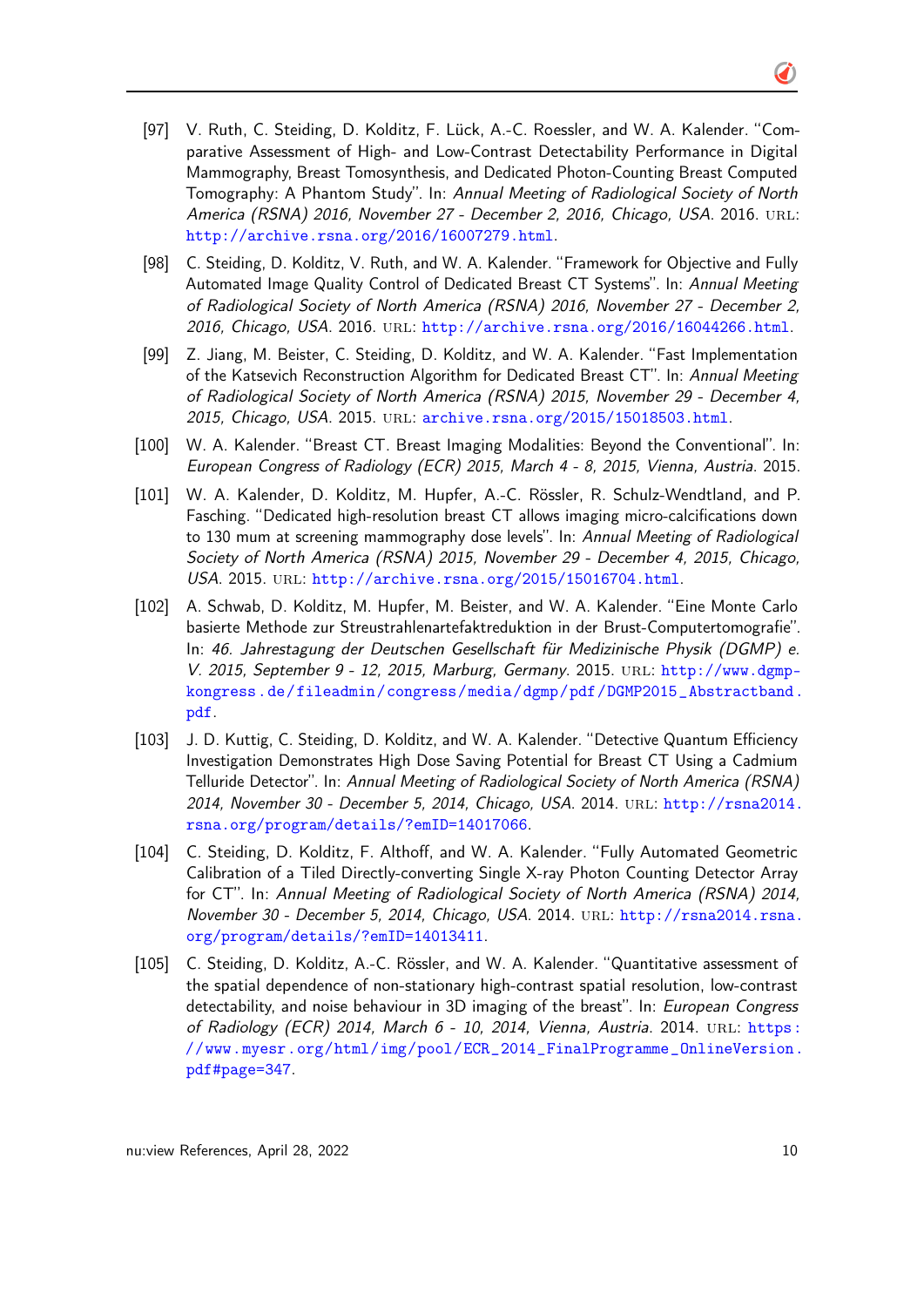- [106] S. V. Vollmar, D. Kolditz, M. Hupfer, and W. A. Kalender. "Dose to Organs and Tissues from Scattered Radiation in Breast CT: Impact on Effective Dose". In: Annual Meeting of Radiological Society of North America (RSNA) 2014, November 30 - December 5, 2014, Chicago, USA. 2014. URL: [http://rsna2014.rsna.org/program/details/](http://rsna2014.rsna.org/program/details/?emID=14003964) [?emID=14003964](http://rsna2014.rsna.org/program/details/?emID=14003964).
- [107] R. Hendrych, M. Beister, and W. A. Kalender. "Design and Evaluation of an Interactive MPR Viewer for Real-time Filtering of Large High-resolution Breast CT Data". In: Annual Meeting of Radiological Society of North America (RSNA) 2013, December 1 - 6, 2013, Chicago, USA. 2013. URL: [http://rsna2013.rsna.org/pdf/PDFFiles/13027387.](http://rsna2013.rsna.org/pdf/PDFFiles/13027387.pdf) [pdf](http://rsna2013.rsna.org/pdf/PDFFiles/13027387.pdf).
- [108] W. A. Kalender. "Concepts for High-Resolution Low-Dose CT of the Breast." In: Physikalisch-Medizinische Sozietät Erlangen 2013, Erlangen, Germany (2013).
- [109] W. A. Kalender, D. Kolditz, A.-C. Rössler, C. Steiding, E. Wenkel, and R. Schultz-Wendtland. "Dedicated High-resolution Breast CT Can Outperform Digital Mammography and Breast Tomosynthesis at Equivalent Dose Levels". In: Annual Meeting of Radiological Society of North America (RSNA) 2013, December 1 - 6, 2013, Chicago, USA. 2013. url: [http://rsna2013.rsna.org/pdf/index.cfm?em\\_id=13021617](http://rsna2013.rsna.org/pdf/index.cfm?em_id=13021617).
- [110] F. Lück, D. Kolditz, M. Hupfer, and W. A. Kalender. "Experimental Validation of Shaped Filter Design with Variable Source-to-Filter Distance for Breast CT". In: Annual Meeting of Radiological Society of North America (RSNA) 2013, December 1 - 6, 2013, Chicago, USA. 2013. url: [http://rsna2013.rsna.org/pdf/index.cfm?em\\_id=13019559](http://rsna2013.rsna.org/pdf/index.cfm?em_id=13019559).
- [111] A.-C. Rössler, C. Steiding, D. Kolditz, E. Wenkel, R. Schultz-Wendtland, and W. A. Kalender. "Objective Evaluation of Low-contrast Detectability and High-contrast Resolution for Different Breast Imaging Modalities by Means of Breast Simulating Phantoms with Arbitrary Positionable Inserts". In: Annual Meeting of Radiological Society of North America (RSNA) 2013, December 1 - 6, 2013, Chicago, USA. 2013. url: [http://rsna2013.rsna.org/pdf/index.cfm?em\\_id=13044232](http://rsna2013.rsna.org/pdf/index.cfm?em_id=13044232).
- [112] W. A. Kalender. "Breast CT coming soon." In: EUSOBI 2012, October 12 13, 2012, Barcelona, Spain. 2012.
- [113] W. A. Kalender. "Concepts for High-Resolution Low-Dose CT of the Breast". In: Annual Meeting of Radiological Society of North America (RSNA) 2012, November 25 - 30, 2012, Chicago, USA. 2012.
- [114] W. A. Kalender. "CT of the Breast: a real innovation?" In: 6th Int. Congress on MRM, September 27 - 29, 2012, Jena, Germany (2012).
- [115] W. A. Kalender. "Verbesserte Brustkrebserkennung und -diagnostik mit CT." In: Wissenschaftstag der Metropolregion Nürnberg, July 20, 2012, Erlangen, Germany (2012).
- [116] W. A. Kalender. "Übersichtsvortrag: Aktuelle Trends in der Computertomographie." In: 43. Jahrestagung der Deutschen Gesellschaft für Medizinische Physik, September 26 - 29, 2012, Jena, Germany (2012).
- [117] W. Kalender. "CT-Technik State of the art and future perspective." In: 7. Internationales Symposium, January 11 - 14, 2012, Garmisch-Partenkirchen, Germany (2012).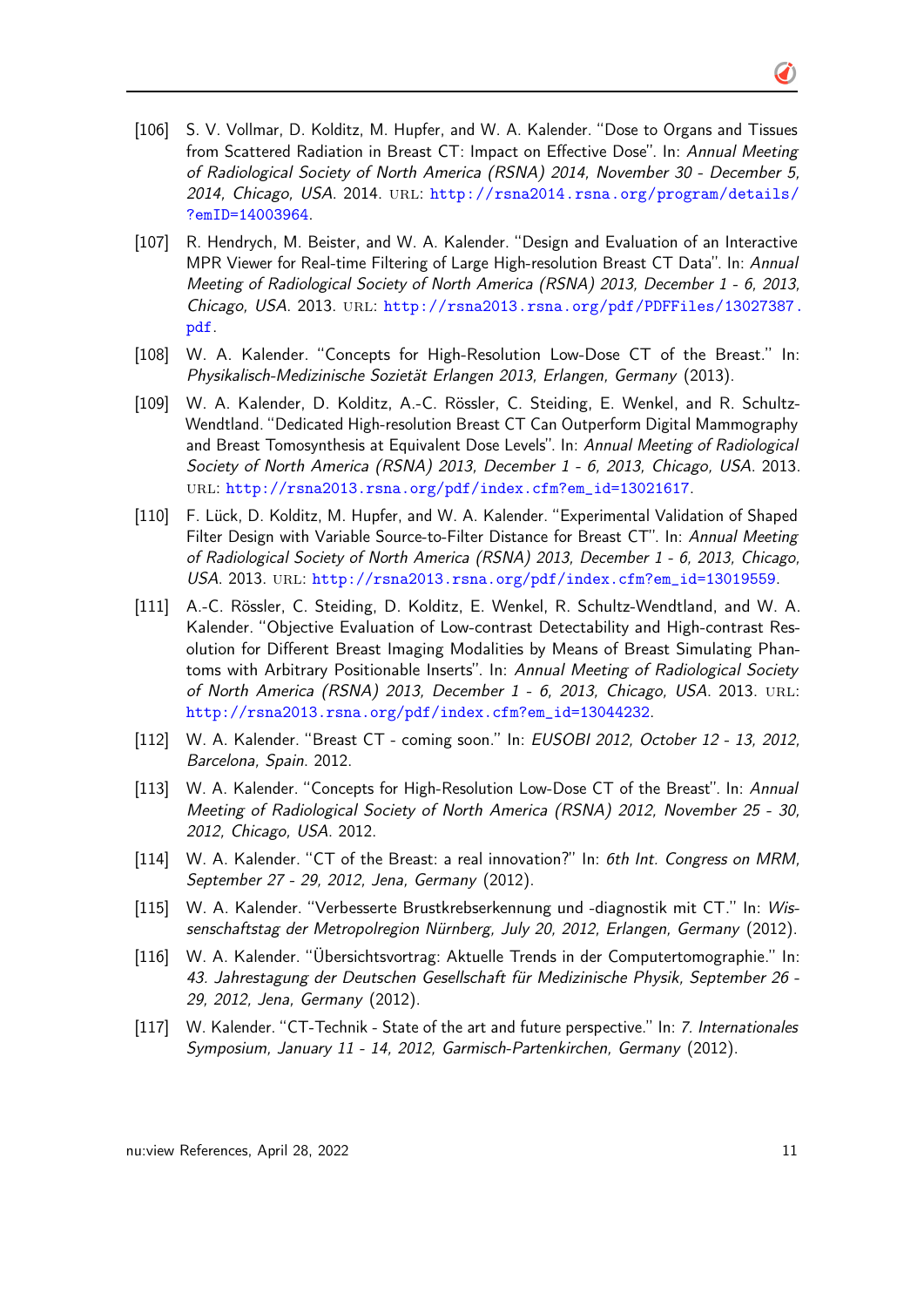- [118] W. Kalender. "Future prospects for CT How far can CT technology be developed?" In: BIR Sylvanus Thompson Memorial Lecture, April 25, 2012, London, UK (2012).
- [119] W. Kalender. "Low-dose high-resolution CT of the breast". In: 14th Annual International Symposium on MDCT, June 17 - 20, 2012, San Francisco, USA. 2012.
- [120] W. Kalender. "Spiral-CT of the breast: technique and diagnostic options." In: Universitätsspital Bern, January 28, 2012, Bern, Switzerland (2012).
- [121] J. Wilhelmy, J. Vaupel, and W. A. Kalender. "CT Raw Image Data Compression Using Wavelet Transformation on FPGAs for High Speed Data Transfer." In: Annual Meeting of Radiological Society of North America (RSNA) 2012, November 25 - 30, 2012, Chicago, USA. 2012.
- [122] M. Beister, R. Hendrych, D. Kolditz, and W. A. Kalender. "Dose Efficient Model-based Iterative Reconstruction for a Dedicated Female Breast CT Scanner". In: Annual Meeting of Radiological Society of North America (RSNA) 2011, November 27 - December 2, 2011, Chicago, USA. 2011. URL: [http://rsna2011.rsna.org/search/event\\_display.](http://rsna2011.rsna.org/search/event_display.cfm?am_id=2&em_id=11005205&printmode=Y&autoprint=N) [cfm?am\\_id=2&em\\_id=11005205&printmode=Y&autoprint=N](http://rsna2011.rsna.org/search/event_display.cfm?am_id=2&em_id=11005205&printmode=Y&autoprint=N).
- [123] W. A. Kalender. "3D-Hochauflösungs-CT. Neue Entwicklungen für die Brustkrebsdiagnostik". In: FAPS Fachseminar 2011, Erlangen, Germany (2011).
- [124] W. A. Kalender. "Verbesserte Brustkrebsfrüherkennung mit CT: Ein neues Gerätekonzept mit hoher Auflösung und sehr niedriger Dosis". In: Medica 2011, November 16 - 19, 2011, Düsseldorf, Germany (2011).
- [125] W. Kalender. "Concepts for High-Resolution Low-Dose CT of the Breast." In: Annual Meeting of Radiological Society of North America (RSNA) 2011, November 27 - December 2, 2011, Chicago, USA. 2011.
- [126] D. Kolditz, M. Beister, and W. A. Kalender. "Volume-of-Interest Imaging for High Image Quality at Reduced Dose in Dedicated Female Breast CT". In: Annual Meeting of Radiological Society of North America (RSNA) 2011, November 27 - December 2, 2011, Chicago, USA. 2011. URL: [http://rsna2011.rsna.org/search/event\\_display.](http://rsna2011.rsna.org/search/event_display.cfm?am_id=2&em_id=11008972&printmode=Y&autoprint=N) [cfm?am\\_id=2&em\\_id=11008972&printmode=Y&autoprint=N](http://rsna2011.rsna.org/search/event_display.cfm?am_id=2&em_id=11008972&printmode=Y&autoprint=N).
- [127] F. Lück, M. Weigel, D. Kolditz, S. V. Vollmar, M. Hupfer, and W. A. Kalender. "Effect of Shaped Filters Designed for Breast CT on Dose and Image Quality". In: Annual Meeting of Radiological Society of North America (RSNA) 2011, November 27 - December 2, 2011, Chicago, USA. 2011. URL: [http://rsna2011.rsna.org/search/event\\_display.](http://rsna2011.rsna.org/search/event_display.cfm?am_id=2&em_id=11010918&printmode=Y&autoprint=N) [cfm?am\\_id=2&em\\_id=11010918&printmode=Y&autoprint=N](http://rsna2011.rsna.org/search/event_display.cfm?am_id=2&em_id=11010918&printmode=Y&autoprint=N).
- [128] W. A. Kalender. "Latest development in Breast CT". In: The British Institute of Technoloy, Symposium Mammographicum Conference 2010, July 11 - 13, 2012, Liverpool, UK (2010). url: <http://www.birpublications.org/doi/pdf/10.1259/conf-symp.2010>.
- [129] M. Weigel, S. Vollmar, and W. A. Kalender. "Estimations of Dose for Dedicated Breast CT at Optimized Settings with Respect to Lesion Type and Size." In: Annual Meeting of Radiological Society of North America (RSNA) 2010, November 28 - December 3, 2010, Chicago, USA. 2010. url: [http://rsna2010.rsna.org/search/event\\_display.](http://rsna2010.rsna.org/search/event_display.cfm?em_id=9002796) [cfm?em\\_id=9002796](http://rsna2010.rsna.org/search/event_display.cfm?em_id=9002796).